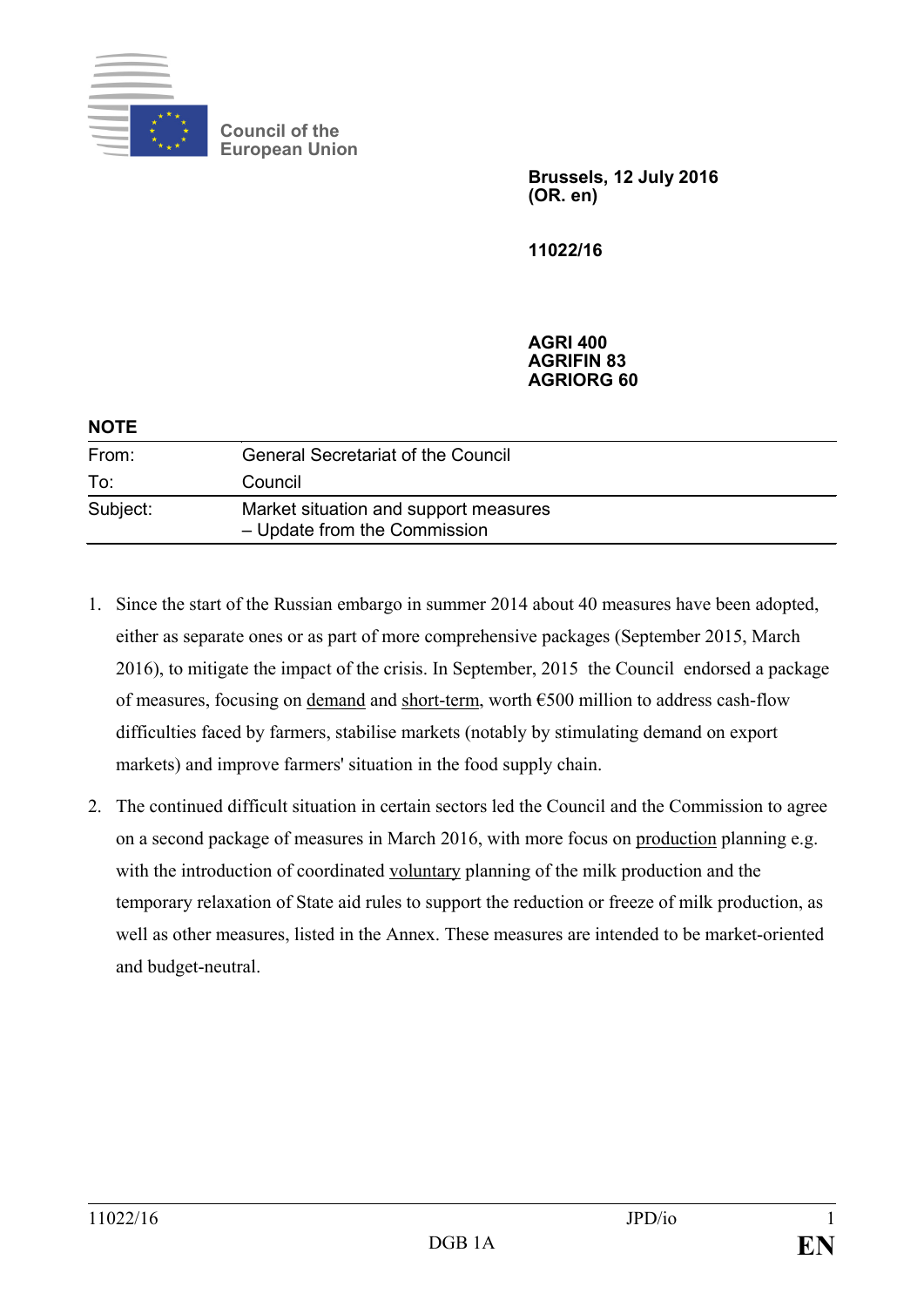- 3. Since March, while it might be too early to fully assess the impact of the already deployed measures and packages, very few encouraging signals can be recorded in spite of positive developments on export markets for dairy and pigmeat as confirmed by the updates on the market situation provided by the Commission at the SCA, and at Council on 27 June. In particular as regards the dairy market, the increase in milk deliveries in May this year compared to last year is less pronounced than in the first four months of 2016, but oversupply and low prices are still characterising the market picture and the more positive developments seen for dairy products have yet to be noted for farm gate prices. To quote the last report of the Milk Market Observatory Economic Board on 28 June "Despite the overall improvement of market sentiment, a correction on the supply side is still considered necessary".
- 4. This difficult situation is further compounded by weather-related factors such as those presented by Cyprus in its Note on Catastrophic forest fires (10657/16) and Poland on the occurrence of drought and its impact on arable crops (11125/16).
- 5. A number of Member States, either individually or jointly (see e.g. the V4+4 statement set out in 8676/16, the Warsaw statement set out in 10534/16 and the ES/FR/IT statement set out in doc. 10251/16) as well as EP political groups, as evidenced at the hearing on 25 May and plenary on 26 May, are calling for more action at EU level, with extra EU financial support. This relates not only to support measures per se but also to the question of how to incentivise producers and operators to restore balance on the market.
- 6. On measures, besides the attached updated table of measures the Commission noted in particular that:
	- about 60 % of the  $\epsilon$  420 million of targeted aid under the September 2015 package have been spent so far by 20 Member States, mostly in the dairy sector;
	- regarding voluntary agreements on milk production (art. 222 CMO) the Commission has yet to receive formal notifications that such arrangements will be used;
	- several Member States have expressed interest in making use of the State aid schemes;
	- regarding another PSA scheme for pigmeat, while the option is still on the table market developments do not seem to justify its activation;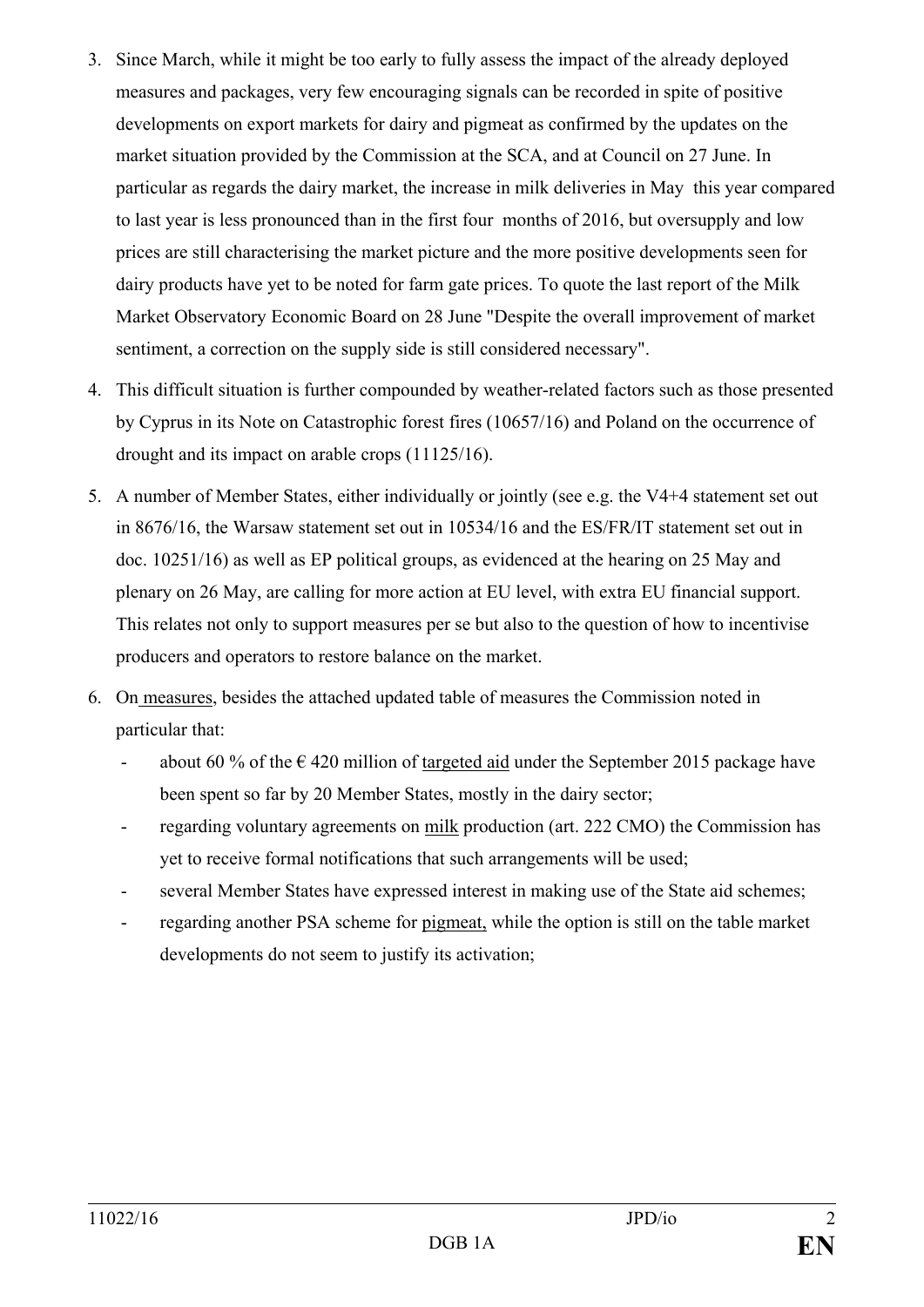- on financial means, activating the crisis reserve does not appear as a viable option, on the other hand, there are as yet unresolved significant uncertainties regarding what is actually available under the existing margins given what could still be paid as direct payments and/or targeted aid.
- 7. At Council on 27 June most delegations expressed concerns about the continued difficult market situation and reiterated their demands that new measures and additional EU support be delivered at the July Council, a call echoed by the European Council on 28 June (see para. 18, doc. EUCO 26/16). At Council it was confirmed that the Commission was working on a package of additional measures and expected to be able to present them at the July Council.
- 8. A few shared principles or parameters could be noted for the design of such a package, such as:
	- reaffirming the market orientation of the CAP with the objective of providing the most effective support for a more competitive and sustainable agricultural sector in the EU;
	- reaffirming that actions should be based on solidarity and should respect the principles of the internal market;
	- the need for all relevant market operators to act responsibly and contribute to restoring balance between supply and demand;
	- the importance of avoiding a renationalisation of agricultural policy;
	- designing measures easy to implement and providing adequate flexibility.
- 9. Among the requests and suggestions made but not necessarily shared by all delegations, one could note e.g. the provision of EU financial incentives linked to voluntary agreements to stabilise or reduce milk production, temporary targeted aid, raising the *de minimis* ceiling to  $\epsilon$ 30 000, more flexibility in the use of State aid schemes, better response to the needs of small holdings, the possibility of advancing payments, intensify actions to address SPS-related trade barriers, continue promotion support, use marking of origin, continuation of measures for fruit and vegetables, a timely support mechanism for pigmeat, the strengthening of farmers' position in the supply chain, to name but a few.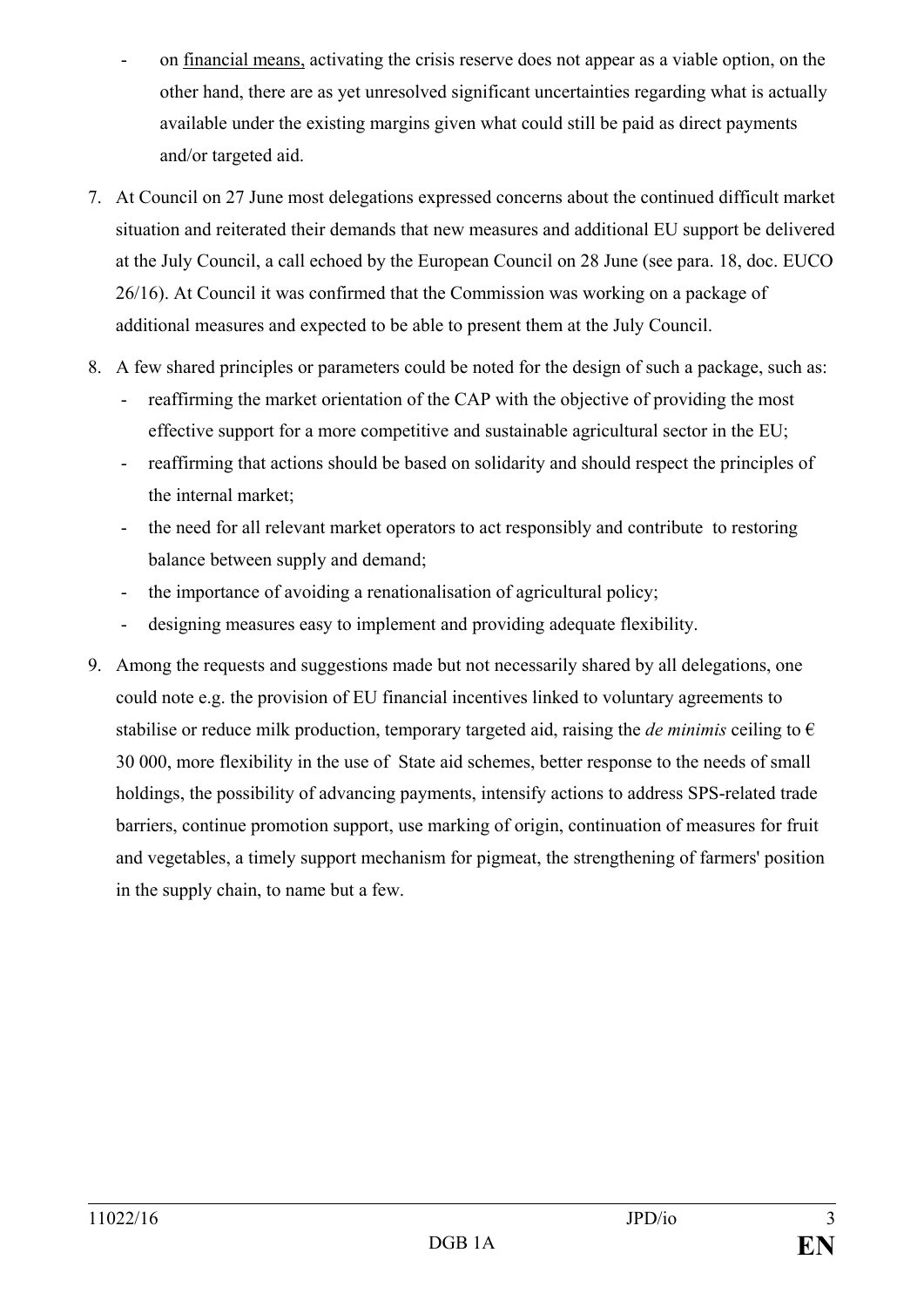\* \* \*

At the Council on 18 July, the Commission is expected to provide a brief update on the market situation and to unveil a new set of measures, including with a financial component, which hopefully, taking due account of budgetary constraints, will provide a solid response to Member States' concerns and which Ministers will therefore be invited to endorse.

 $\overline{\phantom{a}}$  , and the set of the set of the set of the set of the set of the set of the set of the set of the set of the set of the set of the set of the set of the set of the set of the set of the set of the set of the s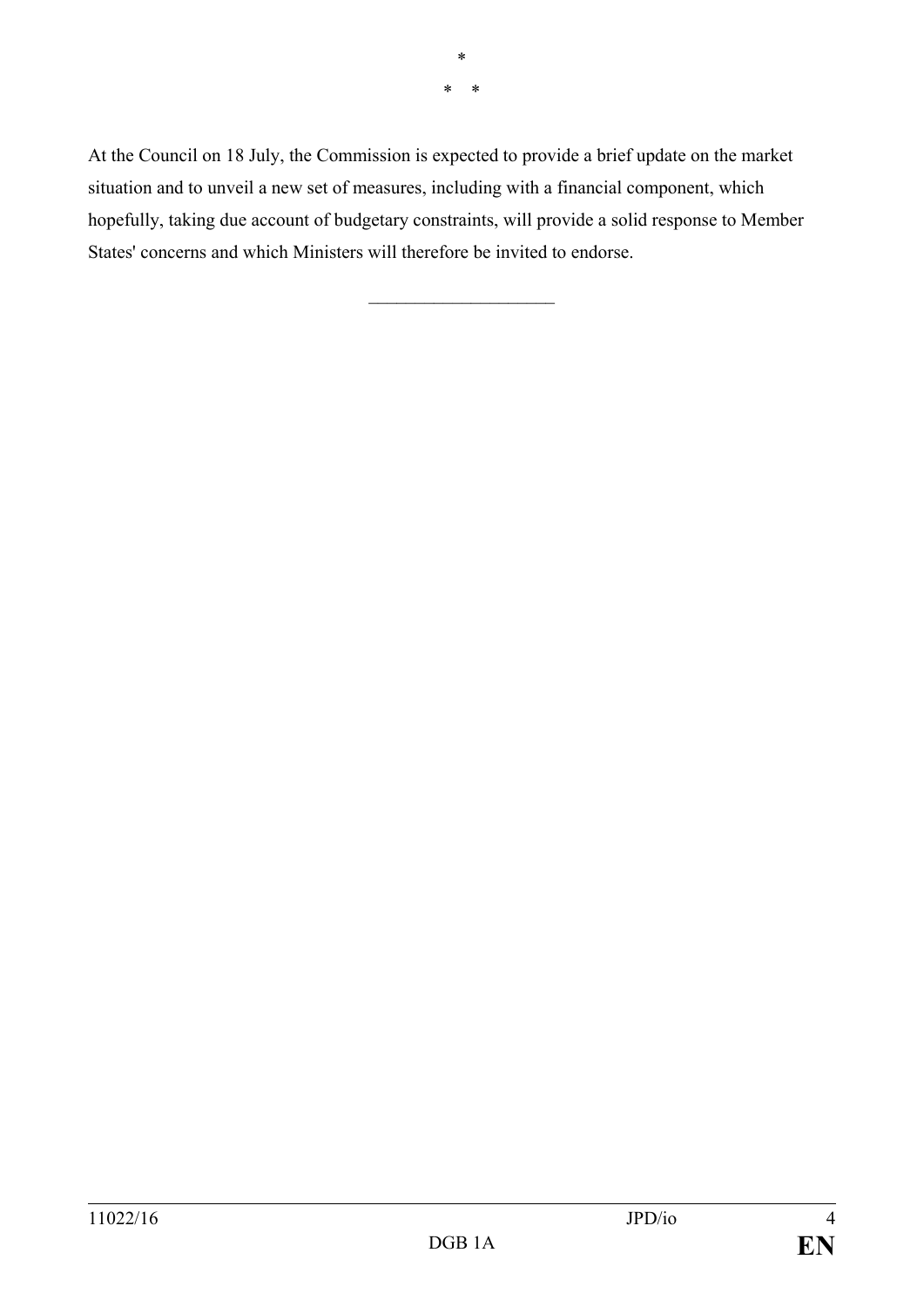## **ANNEX**

| <b>Follow-up AGRIFISH Council 14 March 2016</b> |                         |                                                                                           |                                    |
|-------------------------------------------------|-------------------------|-------------------------------------------------------------------------------------------|------------------------------------|
|                                                 | <b>Subject</b>          | <b>Follow-up action</b>                                                                   | <b>Indicative timing</b>           |
|                                                 | Voluntary supply        | • Implementing regulation activating Article 222 CMO                                      | Adopted & entered into force in    |
|                                                 | management in the       | • Urgent delegated regulation on the basis of Art. 219 CMO extending                      | April. Expiring on 12 October      |
|                                                 | dairy sector            | application of the implementing regulation based on Art. 222 to cooperatives              | 2016                               |
|                                                 |                         | and other forms of producer organisations.                                                |                                    |
| $\overline{2}$                                  | Private Storage Aid for | • Possible PSA scheme for pig meat                                                        | To be determined, based on the     |
|                                                 | pig meat                |                                                                                           | evolution of the market situation. |
| 3                                               | Doubling intervention   | • Proposal for amendment of Council Regulation (EU) No 1370/2013 increasing               | Adopted by Council on 15 April     |
|                                                 | ceilings for skimmed    | the 2016 ceilings for fixed price intervention to 100 000 t for butter and 218            | and entered into force             |
|                                                 | milk powder and butter  | 000 t for skimmed milk powder                                                             |                                    |
| 3a                                              | Further increase of the | • Proposal to amend Council Regulation (EU) No 1370/2013 to further increase              | Adoption by Council on 24 June and |
|                                                 | SMP ceiling at fixed    | the 2016 ceiling for buying-in skimmed milk powder at fixed price (350 000 t)             | entered into force                 |
|                                                 | price                   |                                                                                           |                                    |
| $\overline{4}$                                  | Meat Market             | Meat Market Observatory to be established for beef, pig meat<br>$\bullet$                 | First meeting and launching of the |
|                                                 | Observatory             | Call for expression of interest of meat market experts launched on 14 April<br>$\bullet$  | dedicated website scheduled for    |
|                                                 |                         | Following the call and the subsequent selection procedure, the organisations<br>$\bullet$ | 15 July 2016                       |
|                                                 |                         | Members of the Observatory were selected and appointed on 31 May                          |                                    |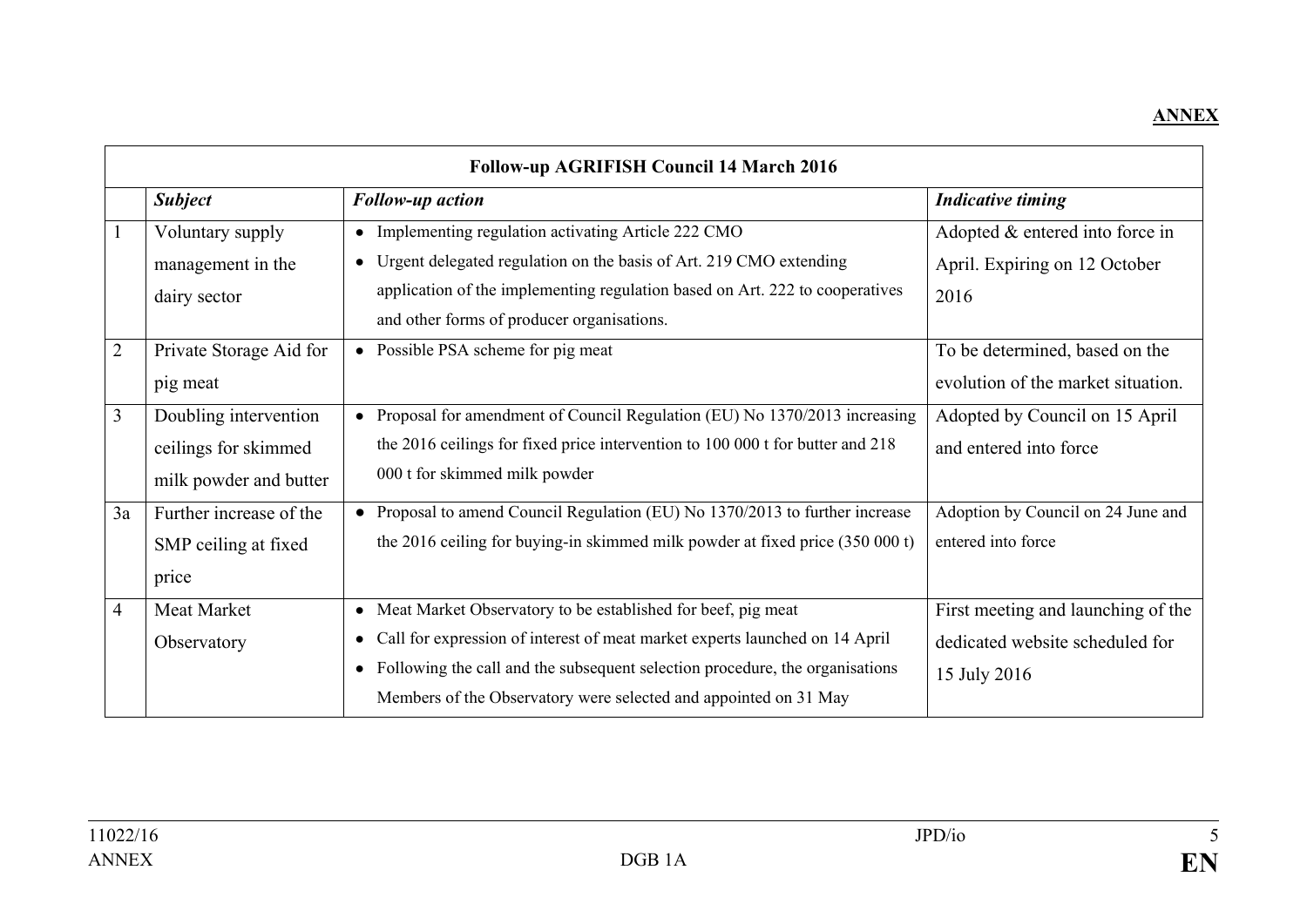| 5              | High Level meeting on | Meeting on milk of the Agricultural Markets Task Force with High Level<br>$\bullet$          | 16 September 2016                 |
|----------------|-----------------------|----------------------------------------------------------------------------------------------|-----------------------------------|
|                | milk                  | representatives of all Member States                                                         |                                   |
|                |                       | Consideration of structural issues in the dairy sector with a view to drafting<br>$\bullet$  |                                   |
|                |                       | recommendations                                                                              |                                   |
| 6              | Promotion             | Increase of the dedicated 2016 budget for promotion projects for milk/dairy<br>$\bullet$     | Immediately                       |
|                |                       | and pig meat products on the internal market (topic 3), in light of the market               |                                   |
|                |                       | situation, as part of the running call for proposals (deadline 28 April 2016).               |                                   |
| $\overline{7}$ | International trade   | Promote EU interests via FTA negotiations by opening new markets for EU<br>$\bullet$         | Continued                         |
|                |                       | products and negotiating a differentiated treatment for sensitive products.                  |                                   |
| 8              | <b>EIB</b>            | Commission will prioritise engagement with the European Investment Bank<br>$\bullet$         | Immediately                       |
| 9              | <b>Export Credits</b> | Examination of the feasibility of an export credit scheme for agri-food<br>$\bullet$         | First assessment presented at SCA |
|                |                       | products                                                                                     | on 20 June                        |
|                |                       | Possible EU action complementary to national schemes<br>$\bullet$                            | Questionnaire sent to delegations |
|                |                       | On the basis of further contacts including with Member States and the<br>$\bullet$           | on 21 June                        |
|                |                       | European Investment Bank                                                                     |                                   |
| 10             | Russian / SPS Bans    | Continuation of Commission efforts to lift the Russian ban, including the SPS<br>$\bullet$   | Continued                         |
|                |                       | ban                                                                                          |                                   |
|                |                       | Continued efforts to lift unjustified or disproportionate SPS barriers in other<br>$\bullet$ |                                   |
|                |                       | third countries                                                                              |                                   |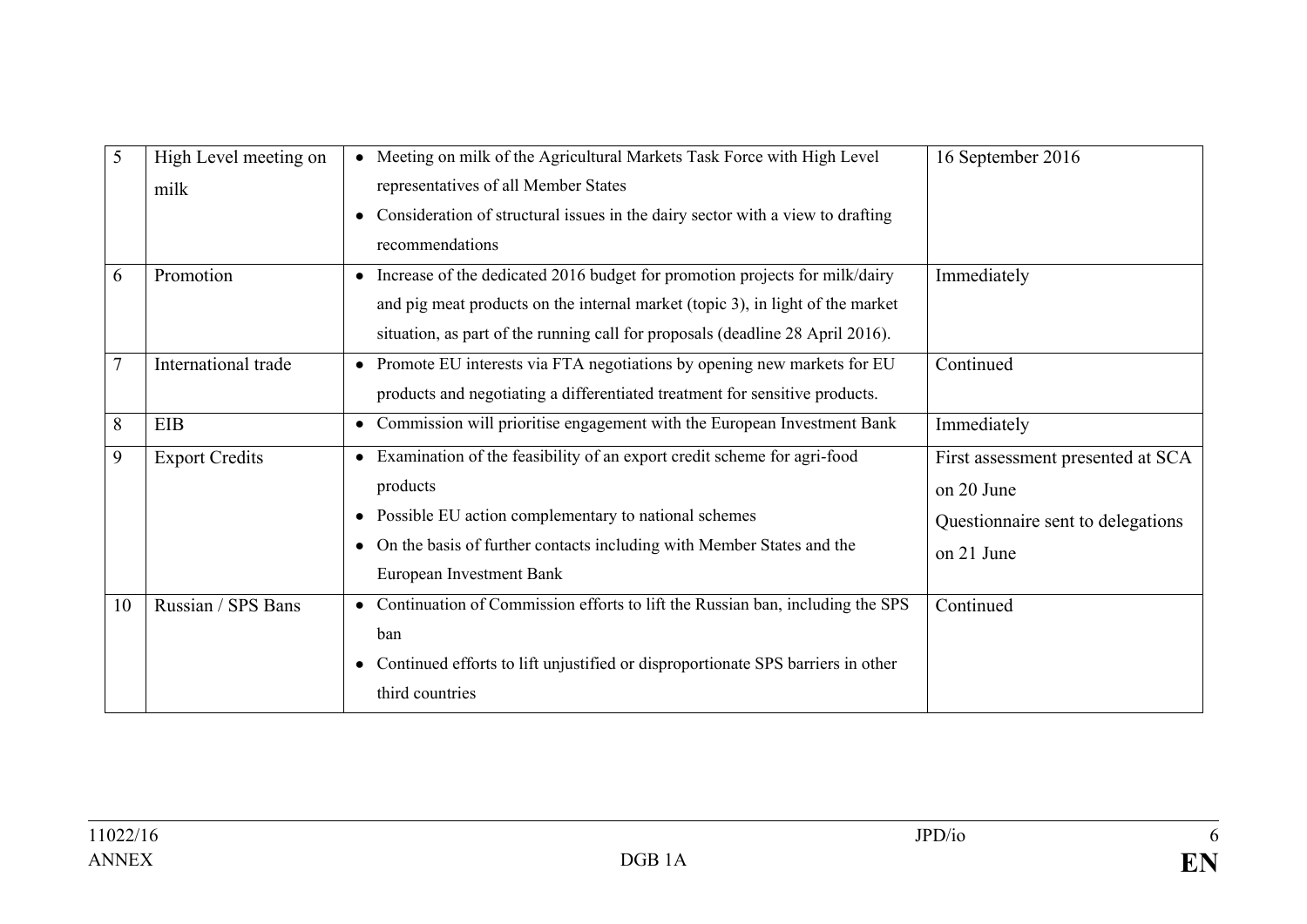| 11 | Exceptional aid for   | Further exceptional measures for the fruit and vegetables sector beyond 30                   | Delegated act adopted on 10 June |
|----|-----------------------|----------------------------------------------------------------------------------------------|----------------------------------|
|    | Fruit & Vegetables    | June 2016.                                                                                   | with urgency procedure           |
| 12 | Support for the Fruit | Possible improvements to the functioning of the withdrawal system for fruit<br>$\bullet$     | Second half 2016                 |
|    | and Vegetable sector  | and vegetables, if appropriate, in the context of the preparation of new                     |                                  |
|    |                       | delegated and implementing acts for the support scheme for this sector, which                |                                  |
|    |                       | are being finalised.                                                                         |                                  |
| 13 | Review of the Milk    | Report on the functioning of the milk package has been moved forward from                    | Autumn 2016                      |
|    | Package               | 2018 to 2016                                                                                 |                                  |
| 14 | State aid             | State aid scheme for farmers voluntarily freezing or reducing production<br>$\bullet$        | Immediately (but subject to      |
|    |                       | (compared to a reference period) for up to EUR 15.000 per farm per year                      | deadlines inherent in state aid  |
|    |                       | (without national ceiling) in the form of a grant, loan or guarantee (for the                | notification procedures)         |
|    |                       | dairy, pig meat and fruit and vegetable sectors, on the basis of a notification              |                                  |
|    |                       | according to $107(3)(c)$ TFEU).                                                              |                                  |
|    |                       | State aid scheme for access to finance to bridge a liquidity gap in the form of<br>$\bullet$ |                                  |
|    |                       | loans or guarantees (for the dairy, pig meat and fruit and vegetable sectors, on             |                                  |
|    |                       | the basis of a notification according to $107(3)(c)$ TFEU.)                                  |                                  |
|    |                       | Rescue and restructuring support (under the horizontal State aid Guidelines)<br>$\bullet$    |                                  |
|    |                       | State aid for closing of production capacity<br>$\bullet$                                    |                                  |